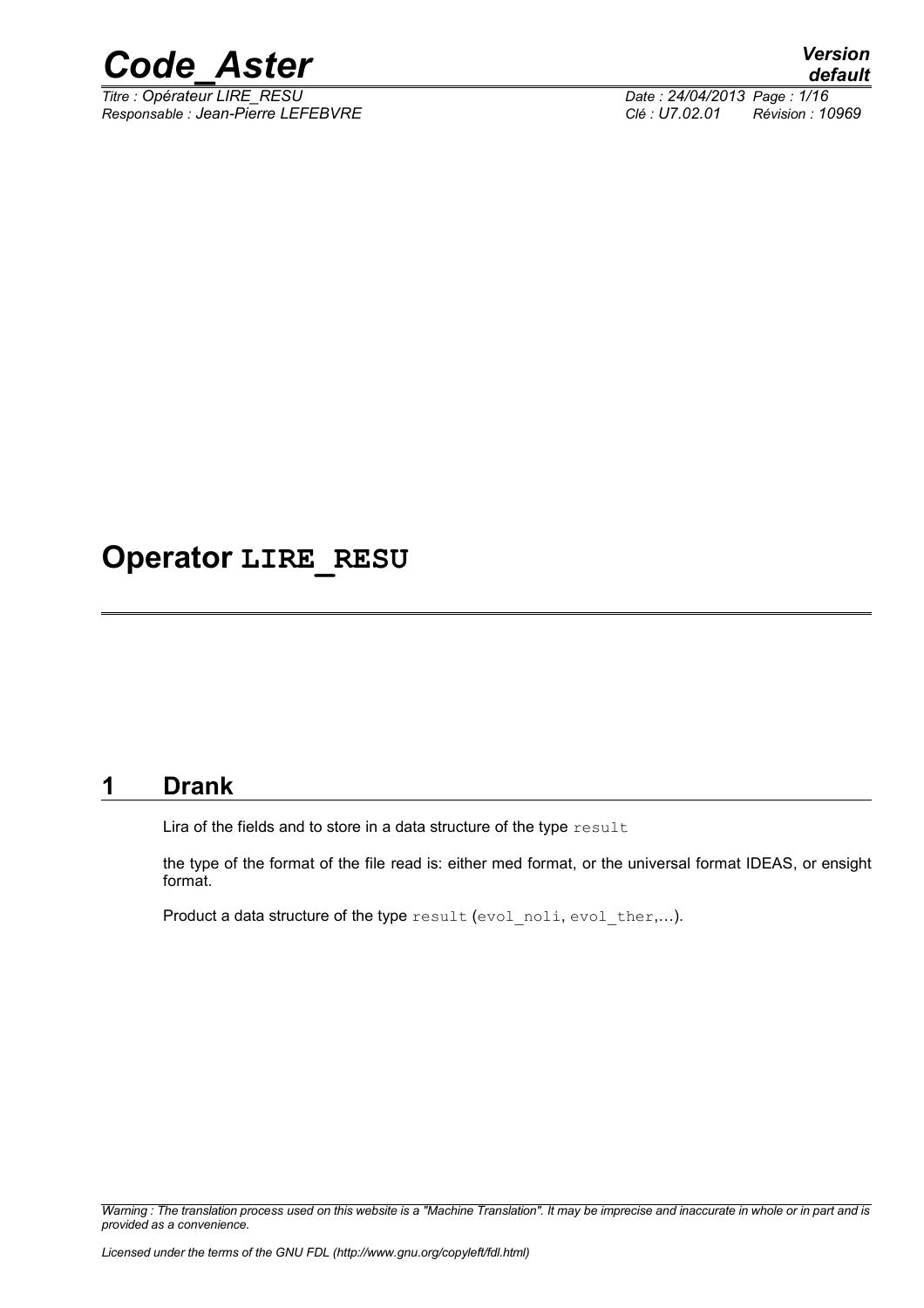$\overline{T}$ itre : Opérateur LIRE\_RESU *Responsable : Jean-Pierre LEFEBVRE Clé : U7.02.01 Révision : 10969*

## **2 General syntax**

resu = LIRE\_RESU (

### **# Choice of the format of the file to reading:**

|           | /FORMAT<br>◆ NOM CHAM=1 nomch<br><b>OUNITE=/iunit</b>                                                                                                                                                                                  | $=$ 'IDEAS',<br>[l Kn]<br>$\mathbf{r}$ and $\mathbf{r}$<br>$\begin{bmatrix} 1 \end{bmatrix}$<br>$\mathbf{r}$<br>$/19$ ,<br>[DEFAULT]<br>$\Diamond$ FORMAT_IDEAS= $\Box$ F ( <b># to see [ § 3.2.1.2]</b> )      |
|-----------|----------------------------------------------------------------------------------------------------------------------------------------------------------------------------------------------------------------------------------------|-----------------------------------------------------------------------------------------------------------------------------------------------------------------------------------------------------------------|
|           | /FORMAT<br>$\bullet$ UNITE=/inuit                                                                                                                                                                                                      | $=$ ' IDEAS DS58',<br>$/19$ , $[1]$<br>$/DE$<br>[DEFAULT]                                                                                                                                                       |
|           | $\bullet$ NOM CHAM =1 nomch,<br>◊REDEFI ORIENT= F<br>$\lozenge$ $\overline{\text{CODE}}$ $\text{DIR} = /1$ ,                                                                                                                           | $[1$ Kn]<br>$/2$ ,<br>$/3$ ,                                                                                                                                                                                    |
| [l noeud] | $\Diamond$ DIRECTION=<br>$\Diamond$<br>NOEUD=1 no<br>$)$ ,                                                                                                                                                                             | $(dx, Dy, dz),$ [1 R]<br>$\mathbf{r}$                                                                                                                                                                           |
|           | /FORMAT<br>ONOM FICHIER=fichier                                                                                                                                                                                                        | $=$ ' ENSIGHT',<br>◆ NOM_CHAM=1_nomch        ,        [1_Kn]<br>[KN]<br>$\mathcal{L} = \mathcal{L}$                                                                                                             |
|           | /FORMAT<br>0UNITE=/iunit<br>◆ FORMAT MED=<br>$F$ (<br>$\left($<br>$\blacklozenge$ NOM CHAM=nomch<br>$\Diamond$ NOM $\overline{C}MP = 1$ cmp ,<br>$\Diamond$<br>$), \,$ , $), \,$<br># Which data structure is necessary it to create?: | `MED'<br>$=$ $-$<br>$[1]$<br>$\mathcal{L}$<br>/81<br>$\mathcal{L} = \mathcal{L}$<br>[KN]<br>$\sqrt{N}$ OM_CHAM_MED = nommed ,<br>[kN]<br>$/ NOM-RESU-$ =nomres , [kN]<br>[1 Kn]<br>NOM CMP MED=lcmpmed , [1 Kn] |
|           | $TYPE\_RESU = /$                                                                                                                                                                                                                       | "EVOL ELAS",<br>"EVOL CHAR",<br>"EVOL THER",<br>"EVOL NOLI",<br>"DYNA TRANS",<br>/ "MODE MECA",<br>"MODE_MECA_C",                                                                                               |
|           | # If TYPE_RESU= "EVOL_NOLI":                                                                                                                                                                                                           |                                                                                                                                                                                                                 |
|           | ♦<br>NB VARI=nbvar                                                                                                                                                                                                                     | ,                                                                                                                                                                                                               |
|           | # If TYPE_RESU= "MODE_MECA" OF "MODE_MECA_C":                                                                                                                                                                                          |                                                                                                                                                                                                                 |
|           | ♦<br>MATR_RIGI=matr_rigi                                                                                                                                                                                                               | [matr_asse_DEPL_R]                                                                                                                                                                                              |

*Warning : The translation process used on this website is a "Machine Translation". It may be imprecise and inaccurate in whole or in part and is provided as a convenience.*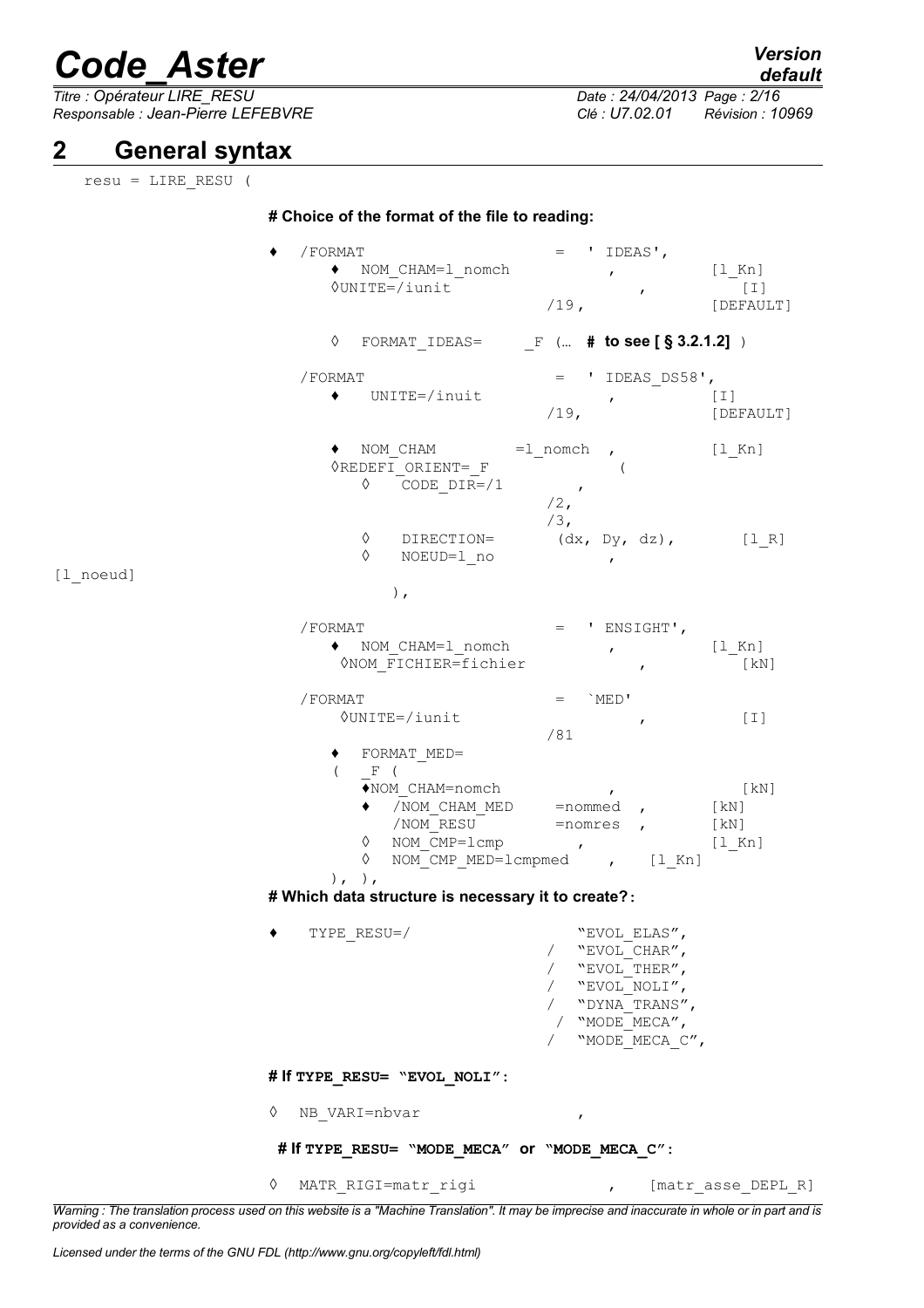| <b>Code Aster</b>                                                 |        |                                              |                                           | <b>Version</b><br>default                       |
|-------------------------------------------------------------------|--------|----------------------------------------------|-------------------------------------------|-------------------------------------------------|
| Titre : Opérateur LIRE_RESU<br>Responsable : Jean-Pierre LEFEBVRE |        |                                              | Clé : U7.02.01                            | Date: 24/04/2013 Page: 3/16<br>Révision : 10969 |
| N                                                                 | ♦      | MATR MASS=matr mass                          | $\mathbf{r}$                              | [matr_asse_DEPL_R]                              |
|                                                                   |        | # different information:                     |                                           |                                                 |
|                                                                   |        | $\blacklozenge$ /MAILLAGE=ma<br>/MODELE      | $\mathbf{r}$<br>$=$ mo                    | [mesh]                                          |
| [model]                                                           |        |                                              |                                           |                                                 |
|                                                                   | ♦      | COMP INCR= F                                 |                                           | (see the document $[U4.51.11]$ ),               |
|                                                                   | ♦<br>♦ | CHAM MATER=chmat<br>AFFE CARA ELEM=carac     | $\pmb{r}$                                 | [cham mater]                                    |
| [cara elem]                                                       |        |                                              | $\mathbf{r}$                              |                                                 |
|                                                                   |        | # choice of the sequence numbers to reading: |                                           |                                                 |
|                                                                   | ♦      | /TOUT ORDRE                                  | $=$ ' OUI',                               |                                                 |
| [DEFAULT]                                                         |        |                                              | $=$ lordr                                 |                                                 |
|                                                                   |        | /NUME ORDRE<br>/LIST ORDRE                   | $\mathbf{r}$<br>$=$ lordr<br>$\mathbf{r}$ | $[1 1]$<br>[listis]                             |
|                                                                   |        | /INST                                        | $=$ linst<br>$\overline{ }$               | $[1 R]$                                         |
|                                                                   |        | /LIST_INST                                   | $=$ linst<br>$\mathbf{r}$                 |                                                 |
| [liststr8]                                                        |        |                                              |                                           |                                                 |
|                                                                   |        | /FREQ                                        | $=$ lfreq,                                | $[1 R]$                                         |
| [liststr8]                                                        |        | /LIST FREQ                                   | $=$ lfreq<br>$\mathbf{r}$                 |                                                 |
|                                                                   | ♦      | PRECISION=/prec                              |                                           | [R]                                             |
|                                                                   |        |                                              | $\overline{ }$<br>$/1.D-06,$              | [DEFAULT]                                       |
|                                                                   |        | $CRITERE=$                                   | "RELATIF",                                | [DEFAULT]                                       |
|                                                                   |        |                                              | /"ABSOLU"                                 |                                                 |
|                                                                   |        | # If TYPE RESU= "EVOL THER":                 |                                           |                                                 |
|                                                                   | ♦      | $EXCIT = F$                                  |                                           |                                                 |
|                                                                   |        | CHARGE=char                                  | $\mathbf{r}$                              |                                                 |
| [char ther]                                                       |        | ♦                                            |                                           |                                                 |
| [function]                                                        |        | FONC MULT=fonc                               | $\pmb{r}$                                 |                                                 |
|                                                                   |        | $\,$ ,                                       |                                           |                                                 |
|                                                                   |        | # If TYPE_RESU= "EVOL_NOLI":                 |                                           |                                                 |
|                                                                   | ♦      | $EXCIT = F$                                  |                                           |                                                 |
|                                                                   |        | CHARGE=char                                  | $\pmb{r}$                                 |                                                 |
| [char meca]                                                       |        |                                              |                                           |                                                 |
|                                                                   |        | ♦<br>TYPE CHARGE=/                           | "FIXE CSTE"                               |                                                 |
|                                                                   |        |                                              | /"FIXE PILO"                              |                                                 |
|                                                                   |        |                                              | /"FIXE PILO"<br>/"SUIV"                   |                                                 |
|                                                                   |        |                                              | /"DIDI"                                   |                                                 |
|                                                                   |        | FONC MULT=fonc<br>$\blacklozenge$            | $\pmb{r}$                                 |                                                 |
| [function]                                                        |        |                                              |                                           |                                                 |
|                                                                   |        | $\blacklozenge$ DEPL=depl<br>$\sqrt{2}$      | $\pmb{r}$                                 |                                                 |
| [function]                                                        |        |                                              |                                           |                                                 |
| [function]                                                        |        | $\blacklozenge$ VITE=vite                    | $\mathbf{r}$                              |                                                 |
|                                                                   |        | $ACCE = acce$                                | $\pmb{r}$                                 |                                                 |
| [function]                                                        |        |                                              |                                           |                                                 |
|                                                                   |        | VMULT APPUI=/                                | "OUI',<br>/"NON"                          | [DEFAULT]                                       |
|                                                                   |        |                                              |                                           |                                                 |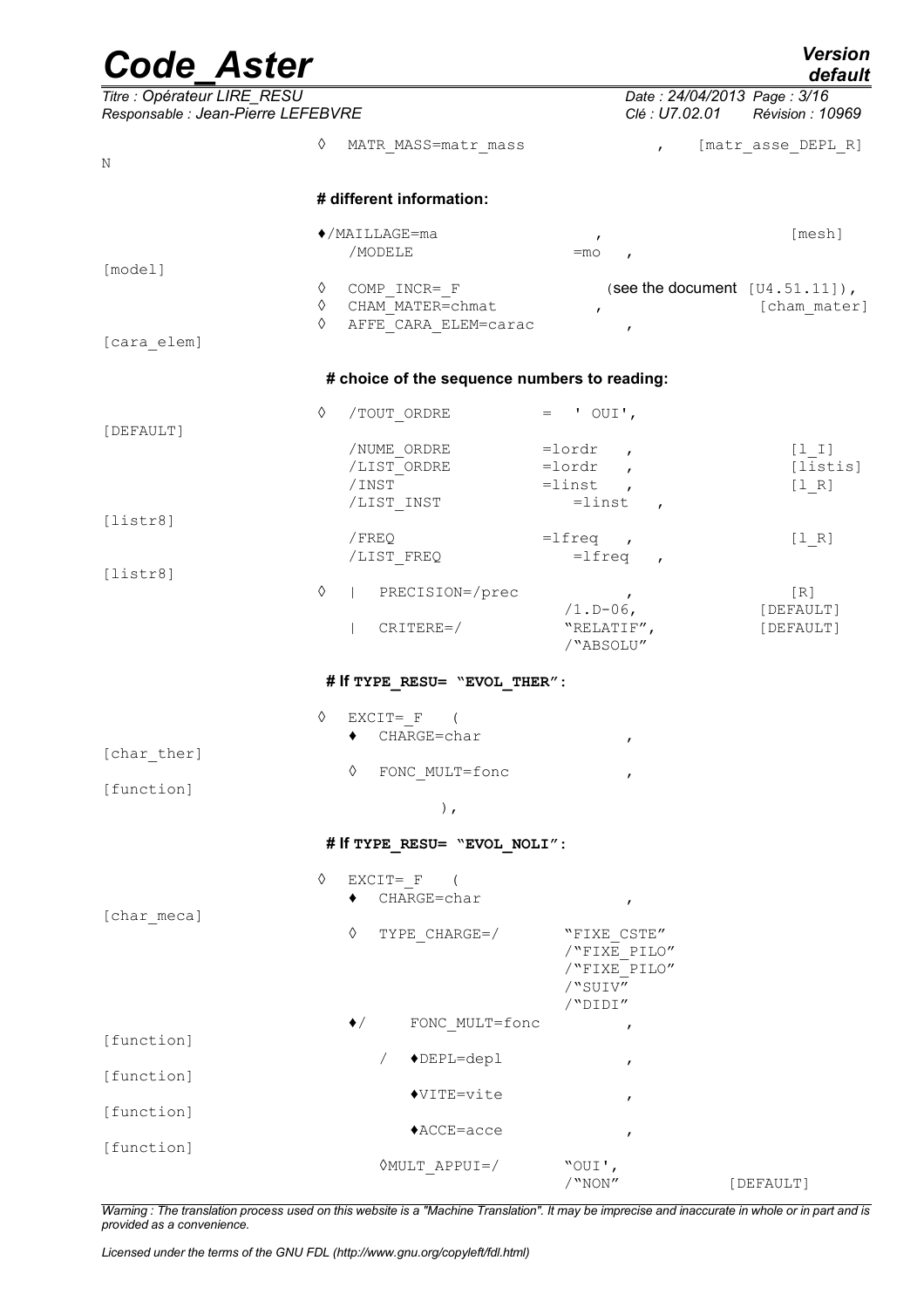*default*

| Titre : Opérateur LIRE_RESU                                                                                                                                                                                                                                                                                                                                                          |                                                                 | Date: 24/04/2013 Page: 4/16    |         |
|--------------------------------------------------------------------------------------------------------------------------------------------------------------------------------------------------------------------------------------------------------------------------------------------------------------------------------------------------------------------------------------|-----------------------------------------------------------------|--------------------------------|---------|
| [1 noeud]<br>$[1gr\_noeud]$                                                                                                                                                                                                                                                                                                                                                          | <b>ODIRECTION=</b><br>♦<br>NOEUD=lno<br>GROUP NO=lgrno<br>$)$ , | $\mathbf{r}$<br>$\overline{ }$ | $[1 R]$ |
| Responsable : Jean-Pierre LEFEBVRE<br>Clé : U7.02.01 Révision : 10969<br>$(d1, d2, d3)$ ,<br># If TYPE RESU= "EVOL ELAS":<br>$\Diamond$ EXCIT= F<br>CHARGE=char<br>$\mathbf{r}$<br>♦<br>FONC MULT=fonc<br>$\mathbf{r}$<br>◇TYPE CHARGE<br>$[1$ Kn]<br>$=$<br>typc<br>/"FIXES"<br>$)$ ,<br>♦<br>TITER=1 titer<br>$[1$ Kn]<br>$\mathbf{r}$<br>♦<br>$INFO= / 1$<br>$\overline{ }$<br>/2 |                                                                 |                                |         |
| [char meca]<br>[function]                                                                                                                                                                                                                                                                                                                                                            |                                                                 |                                |         |
|                                                                                                                                                                                                                                                                                                                                                                                      |                                                                 |                                |         |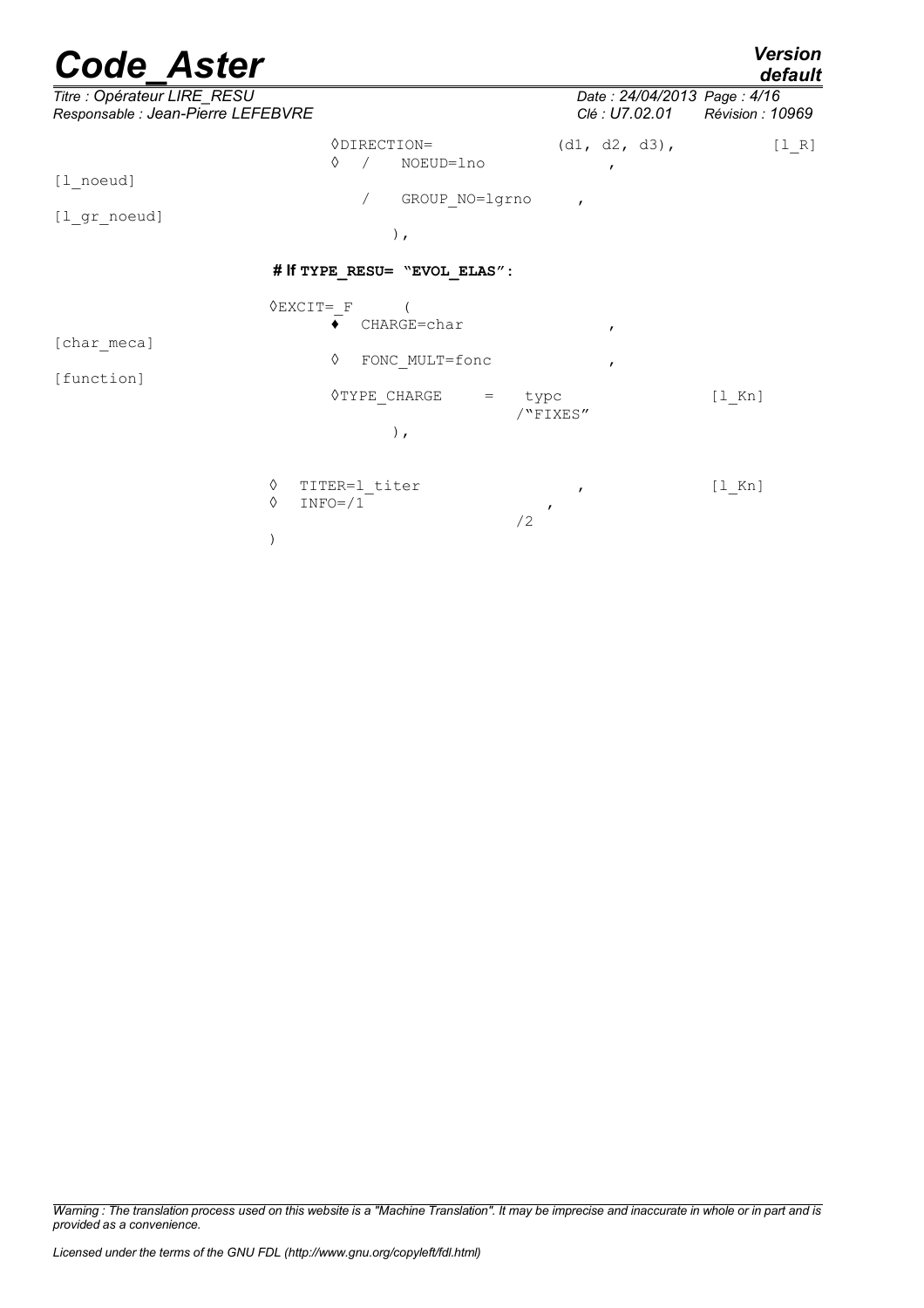*Titre : Opérateur LIRE\_RESU Date : 24/04/2013 Page : 5/16 Responsable : Jean-Pierre LEFEBVRE Clé : U7.02.01 Révision : 10969*

### **3 Operands**

### **3.1 Operands FORMAT / UNITE / NOM\_FICHIER**

 $/$ FORMAT = "IDEAS" or "IDEAS DS58" Reading of the file to the format IDEAS.

#### ዕUNTTE

logical Number of unit of the file to the universal format IDEAS, by default 19.

 $/$ FORMAT =  $"MED"$ Reading of the file to med format.

◊UNITE

logical Number of unit of the file to med format, by default 81.

 $/$ FORMAT = "ENSIGHT"

Reading of files to ensight format, relates to the reading of fields of pressure to the nodes and is associated with TYPE\_RESU = "EVOL\_CHAR" and with NOM\_CHAM = "NEAR".

### ◊NOM\_FICHIER

File name (in small letters and between quotes) Ensight of the type "Measured Results" (see Ensight To use Manual pages 3-49, 3-50) in particular containing:

- •the name of the file "Measured Geometry" containing of the numbers of nodes followed by their coordinates,
- •the name of (or of) the file (S) "Variable Scalar" containing the values of the pressure to the nodes specified in the file "Measured Geometry".

### **Note:**

*The logical number of unit can be associated with a file using command DEFI\_FICHIER [U4.12.03].*

*Warning : The translation process used on this website is a "Machine Translation". It may be imprecise and inaccurate in whole or in part and is provided as a convenience.*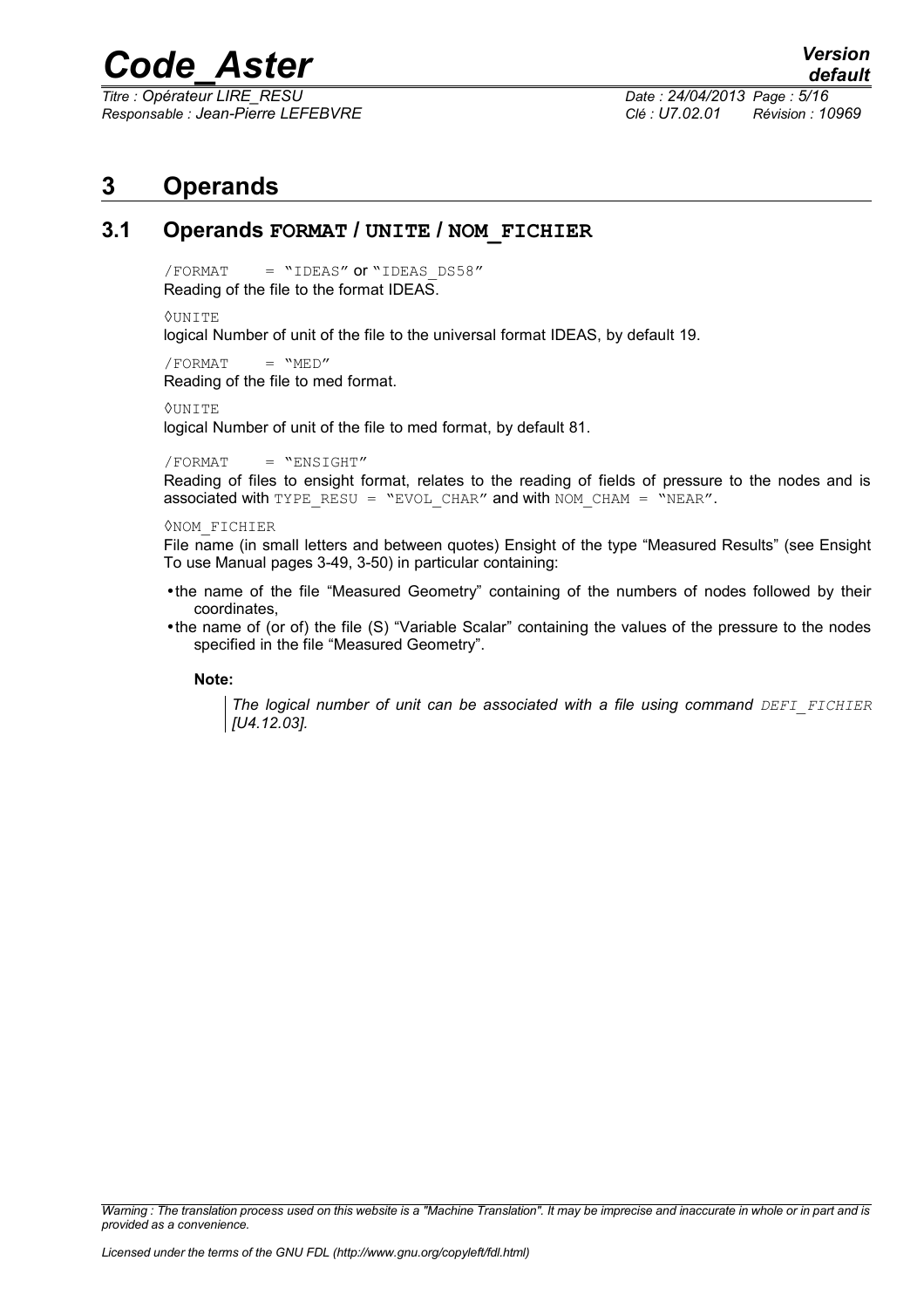*Titre : Opérateur LIRE\_RESU Date : 24/04/2013 Page : 6/16 Responsable : Jean-Pierre LEFEBVRE Clé : U7.02.01 Révision : 10969*

### **3.2 Operands if FORMAT = "IDEAS"**

One fields to read does not read the datasets 58 (but only the datasets 55,57 and 2414

### **3.2.1 ) Key word**

### **3.2.1.1 FORMAT\_IDEAS**

Purpose in the universal file are written in the form of *datasets*. Each *dataset* is composed of a heading "*identity card*" and a set of values (results with the nodes or by element with the nodes). This identity card is made up of several records "record", composed of fields "*field*". The purpose of this key word is to make it possible to the user to define his clean "identity card" by specifying its own search criteria.

### **Note:**

*A certain number of "identity cards" are defined by default [§6]. One can them "overload" key word FORMAT\_IDEAS by means of .*

*In certain typical cases (tests of NON-regression) the mesh associated with the model was not created by PRE\_IDEAS. If one does not find in the mesh the node associated with the number which appears in the dataset 55, then, one recovers the name of the node in comment in the universal file, while checking that the associated number corresponds well to the recovered name.*

### **3.2.1.2 Syntax**

| FORMAT IDEAS=<br>$\blacklozenge$ NOM CHAM=nomch<br><b><i>ONUMÉRIQUE DATASET</i></b> | F<br>$= 755$<br>$/57$ , | $\lceil kN \rceil$                    |
|-------------------------------------------------------------------------------------|-------------------------|---------------------------------------|
|                                                                                     | $/2414$ ,               |                                       |
| ♦<br>RECORD 3=r3                                                                    |                         | $[1 1]$                               |
| ♦<br>RECORD 6=r6                                                                    |                         | [1 I]                                 |
| RECORD 9=r9<br>♦                                                                    |                         | $\begin{bmatrix} 1 & I \end{bmatrix}$ |
| POSI ORDRE=po                                                                       |                         | $[1 1]$                               |
| <b><i>OPOSI NUMÉRIQUE MODE=pnm</i></b>                                              |                         | $[1 1]$                               |
| VPOSI MASS GENE=pmg                                                                 |                         | $[1 1]$                               |
| VPOSI AMOR GENE=paq                                                                 |                         | $[1 1]$                               |
| 0/POSI INST=pi                                                                      |                         | [1 I]                                 |
| /POSI FREO                                                                          | $=$ pf                  | $[1 1]$                               |
| $*$ NOM CMP= $l$ cmp                                                                |                         | $\lceil 1 \rceil$ Kn                  |
| ◊NB VARI=nbvari                                                                     |                         | [ I ]                                 |
|                                                                                     |                         |                                       |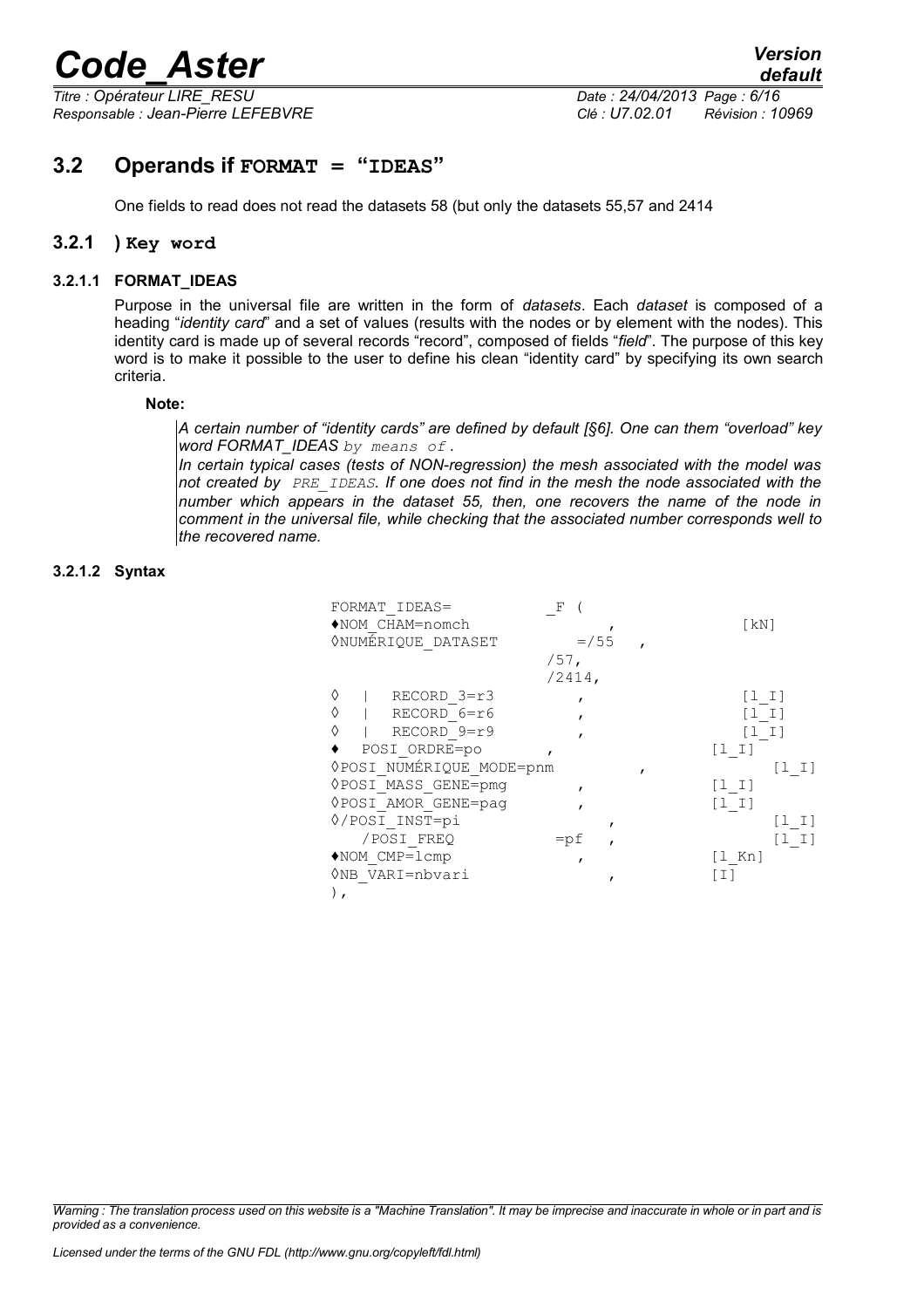*Titre : Opérateur LIRE\_RESU Date : 24/04/2013 Page : 7/16 Responsable : Jean-Pierre LEFEBVRE Clé : U7.02.01 Révision : 10969*

*default*

### **3.2.1.3 Operands**

 $*$ NOM CHAM = nomch

Symbolic name of the field for which the user defines the search criteria. See key word NOM\_CHAM out of key keys factors [§3.5.1].

 $*$ NUMÉRIQUE DATASET  $=$ 

Number of *the dataset* from which will be extracted the results:

- : values to the nodes,
	- : values with the nodes by element
	- : values
- ◊ | RECORD\_3
- ◊ | RECORD\_6
- ◊ | RECORD\_9

Each one of these keywords is composed of the key RECORD and a number. The number indicates the number of the record for which one will define the search criteria. Each operand makes it possible to define to the maximum 10 whole values.

Ex: RECORD  $6 = (1, 4, 9999, 8, 2, 6)$ ,

In this example, if *the dataset* read contains on the level of the record n°6 the values (1 4 9999 8 2 6), it will be retained for the continuation of the searches. Value 9999 is a joker making it possible to be unaware of the value read in *the dataset*.

### ♦ / POSI\_ORDRE

Vector of two integers allowing to locate sequence number:

- $V(1)$  Number of the record
- $V(2)$ : Position of sequence number

### ◊/POSI\_NUMÉRIQUE\_MODE

Vector of two integers allowing to locate the number of mode

- $V(1)$ : Number of the record
- $V(2)$ : Position of the number of mode

◊/POSI\_MASS\_GENE

Vector of two integers allowing to locate the generalized mass

- $V(1)$ : Number of the record
- $V(2)$ : Position of generalized mass
- ◊/POSI\_AMOR\_GENE

Vector of two integers allowing to locate generalized damping

- $V(1)$ : Number of the record
- $V(2)$ : Position of damping generalized
- ◊/POSI\_INST

Vector of two integers allowing to locate time

- $V(1)$ : Number of the record
- $V(2)$ : Position of time

◊/POSI\_FREQ

Vector of two integers allowing to locate the frequency

 $V(1)$ : Number of the record

 $V(2)$ : Position of frequency

♦NOM\_CMP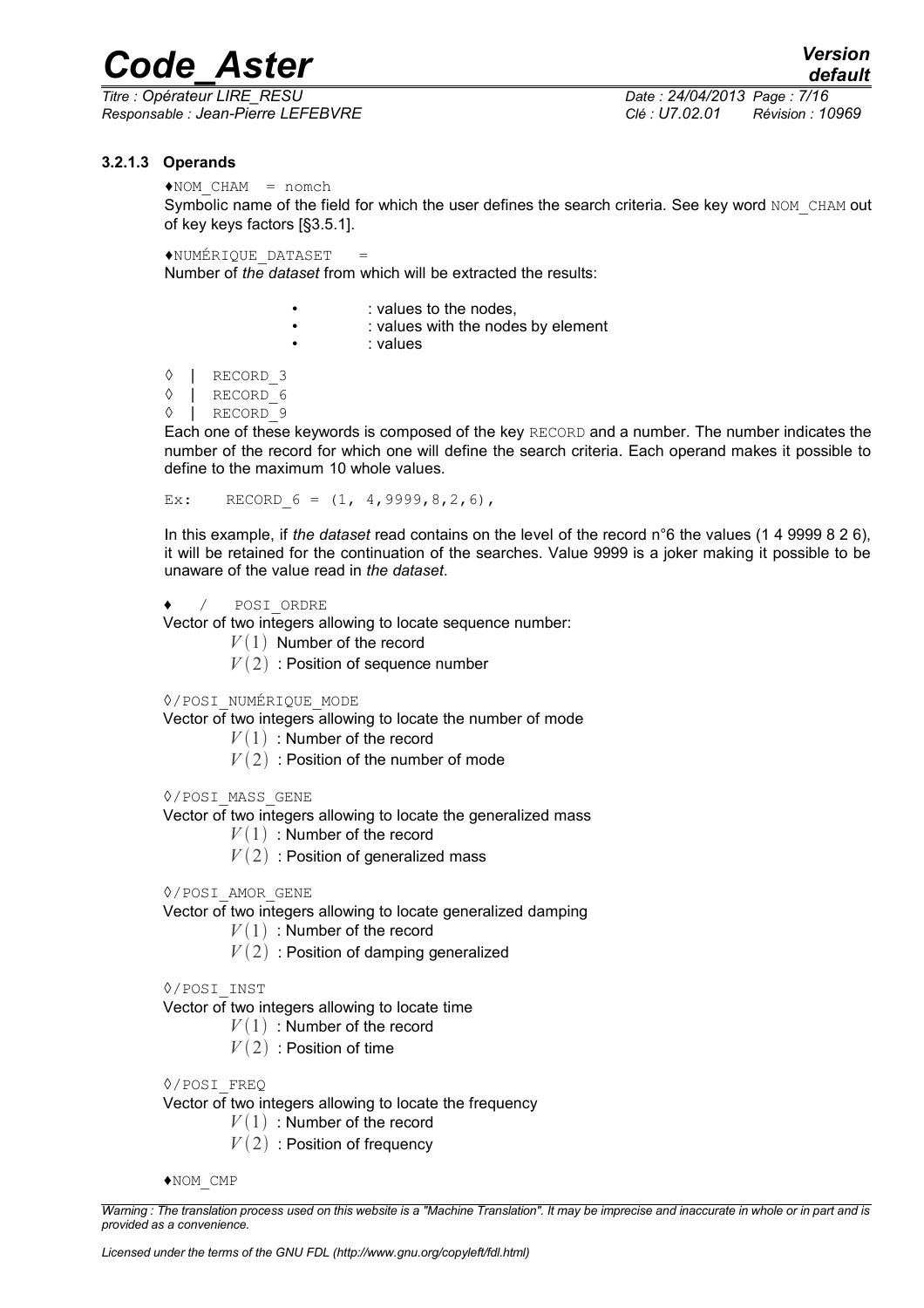*Titre : Opérateur LIRE\_RESU Date : 24/04/2013 Page : 8/16 Responsable : Jean-Pierre LEFEBVRE Clé : U7.02.01 Révision : 10969*

*default*

Name of the components to reading.

Ex: NOM CMP =  $("DX", "DY", "DZ", "XXX", "DRX", "XXX", "DRZ",),$ 

the character string "XXX" is a joker making it possible to be unaware of the component during the reading of the values.

So the number of components with reading is higher than number of components present in the file .unv, those are ignored.

### **Notice important:**

*When a cham\_elem is read , this one is dimensioned in accordance with the finite elements of the model (see key word MODELS below). For example, if one 2D reads a stress field on a model, the components carried by the elements will be SIXX , SIYY , SIXY and SIZZ . So in the file IDEAS, one finds the components: SIXX , SIZZ , SIXZ , components SIXZ will be ignored. On the other hand, all the components not found in file ( SIYY and SIXY in our example) will be put at zero.*

#### **Notice on the assignment of the field to the node in the datasets 55:**

*In a file with the universal format (Ideas), a node of the mesh is known by its number. In Aster, a node is known by its name. The retranscription is done while assigning to the node, a name which starts with* N *follow-up of its Ideas number. During the reading of the field to the node in a dataset 55, one checks that the node exists in the Aster mesh. If such is not the case, then one considers the name given, usually, in comment beside the number of the node in the dataset 55.*

◊NB\_VARI Many local variables for the fields of the type " VARI"

◊PROL\_ZERO = If PROL ZERO = "OUI' : one of the components puts the values at the nodes with 0 where the field is not defined, and one transmits an information of the type: "The nonexisting values of field TEMP read on the mesh given are considered null."

If PROL ZERO = "NON" : one keeps the field such as it is.

This key word is dedicated only to the fields at nodes, because for the fields with the elements, the field is prolonged by 0 by default.

### **3.3 Operands if FORMAT = "IDEAS\_DS58"**

One reads only the datasets 58.

### **3.3.1 Operand NOM\_CHAM**

♦ NOM\_CHAM =nomch ,

Symbolic name of fields to read. One can read the fields at nodes corresponding to: NOM CHAM = "DEPL", "QUICKLY", "ACCE", "SIEF NOEU", "EPSI\_NOEU".

### **3.3.2 Key word REDEFI\_ORIENT**

This key word optional factor makes it possible to possibly redefine the significant direction of the sensor in certain points of measurement. This redefinition is treated currently only for  $NOMCHAM$  = "DEPL", "QUICKLY" and "ACCE". One redefines as many directional senses as necessary. If this key word is absent, one adopts the usual convention recalled in the following table:

| Code      | "OUICKLY"<br>"DEPL" | "SIEF NOEU" | "EPSI NOEU" |
|-----------|---------------------|-------------|-------------|
| direction | "ACCE"              |             |             |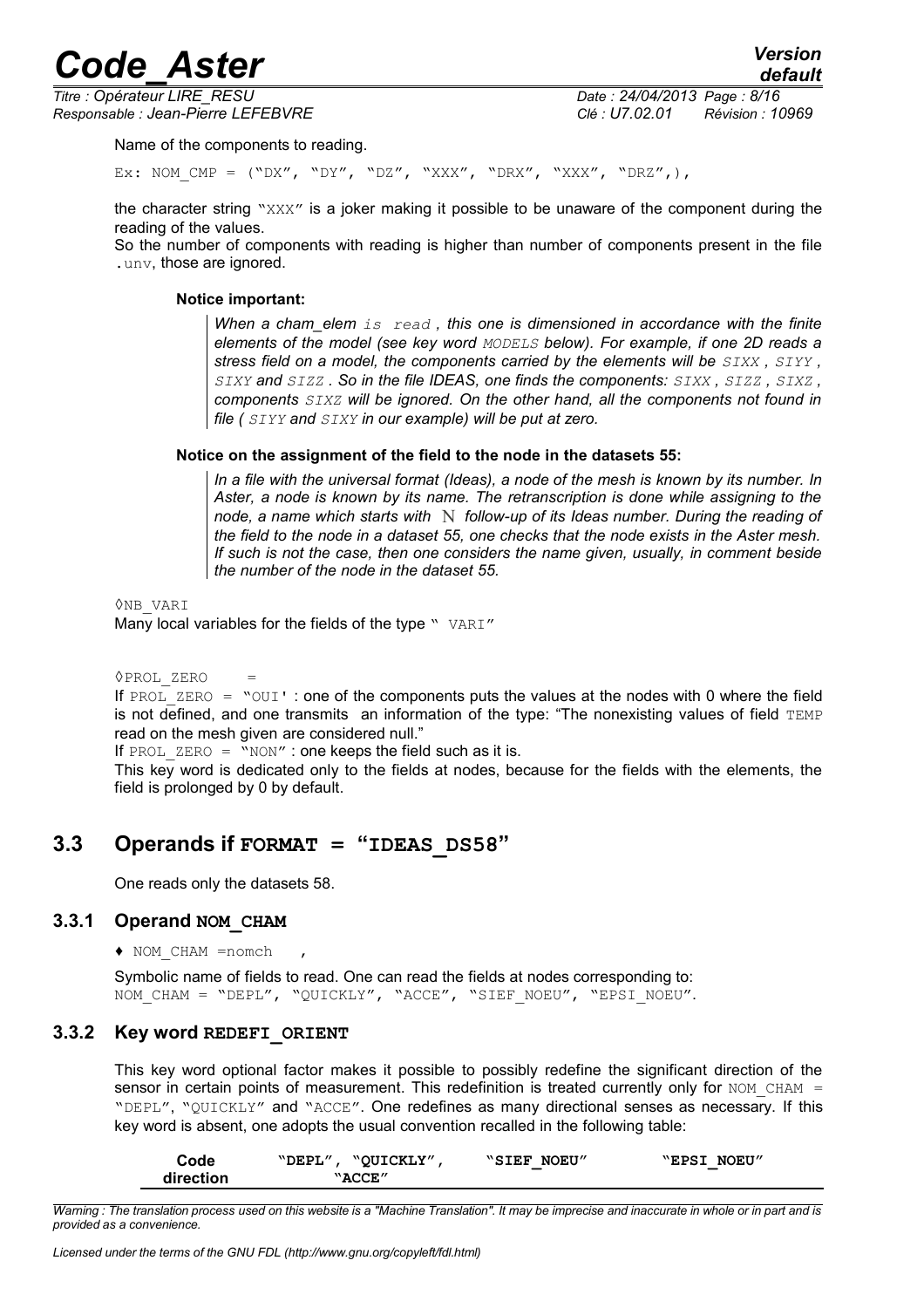*Titre : Opérateur LIRE\_RESU Date : 24/04/2013 Page : 9/16 Responsable : Jean-Pierre LEFEBVRE Clé : U7.02.01 Révision : 10969*

*default*

| DX  | SIXX | EPXX |
|-----|------|------|
| DΥ  | SIYY | EPYY |
| DZ. | SIZZ | EPZZ |
|     | SIXY | EPXY |
|     | SIXZ | EPXZ |
|     | STYZ | EPYZ |

### **3.3.2.1 Operands**

◊ CODE\_DIR=/1 ,

Codes describing the direction of measurement, given in the heading of the dataset 58.

```
\Diamond DIRECTION = (dx, Dy, dz)directing Vector, expressed in the total reference, indicating the significant direction to associate with
CODE_DIR
```

```
◊ =l_no NOEUD,
```
List of the nodes where CODE DIR must be associated with directing vector DIRECTION.

### **3.3.3 Note: structure of the field created**

/2, /3,

the universal files with the format dataset 58 contain fields "with hole": each dataset contains the data associated with a node and a direction. The field cannot be prolonged by zero values, as it is the case for the files of the type dataset 55,57 or 2414. One creates a field whose components are, for each the node is outside the field of definition with a right profile of the EXCLU type node:

- *Di* , the number *i* being associated with the code direction in the local coordinate system
- $DiX$ ,  $DiY$  and  $DiZ$ , giving the local direction in the total reference.

Note: it is not possible to print and visualize directly the field read in the standard formats (type MED). On the other hand, the field read can be used in operators of correlation CALCUL-test. The field result contains the standard components and can be printed.

### **3.4 Operands if FORMAT = "MED"**

With med format it is not possible to read data structures of the following type: DYNA TRAN, DYNA\_HARMO, MODE\_MECA, MODE\_MECA\_C. However, it should be noted that this relecture does not make it possible to fill the parameters of data structure. The computation can stop if these parameters are necessary to the execution of a command.

### **3.4.1 Operand NOM\_CHAM**

### ♦ NOM\_CHAM =nomch ,

Symbolic name of the field to read. One can read a priori the fields at nodes, the fields by elements with nodes (ELNO), the fields constant (ELEM) and of the fields at the points of integration (ELGA). See key word NOM CHAM out of key keys factors [§3.5.1]

### **3.4.2 Operand NOM\_CHAM\_MED/NOM\_RESU**

- NOM CHAM MED = nommed,
	- $\overline{NOM}$  RESU = nommed,

Makes it possible to define the name of field MED, either explicitly or in an automatic way:

- NOM CHAM MED: Name according to convention MED of the field to read in the file. It is a character string of 32 characters,
- NOM\_RESU : Name of field MED to reading in the file prefixes. It is the name of result associated with field MED. It is a character string of with more the 8 characters. It makes it possible to define the name of the automatic field med of way with the data provided to NOM CHAM.

*Warning : The translation process used on this website is a "Machine Translation". It may be imprecise and inaccurate in whole or in part and is provided as a convenience.*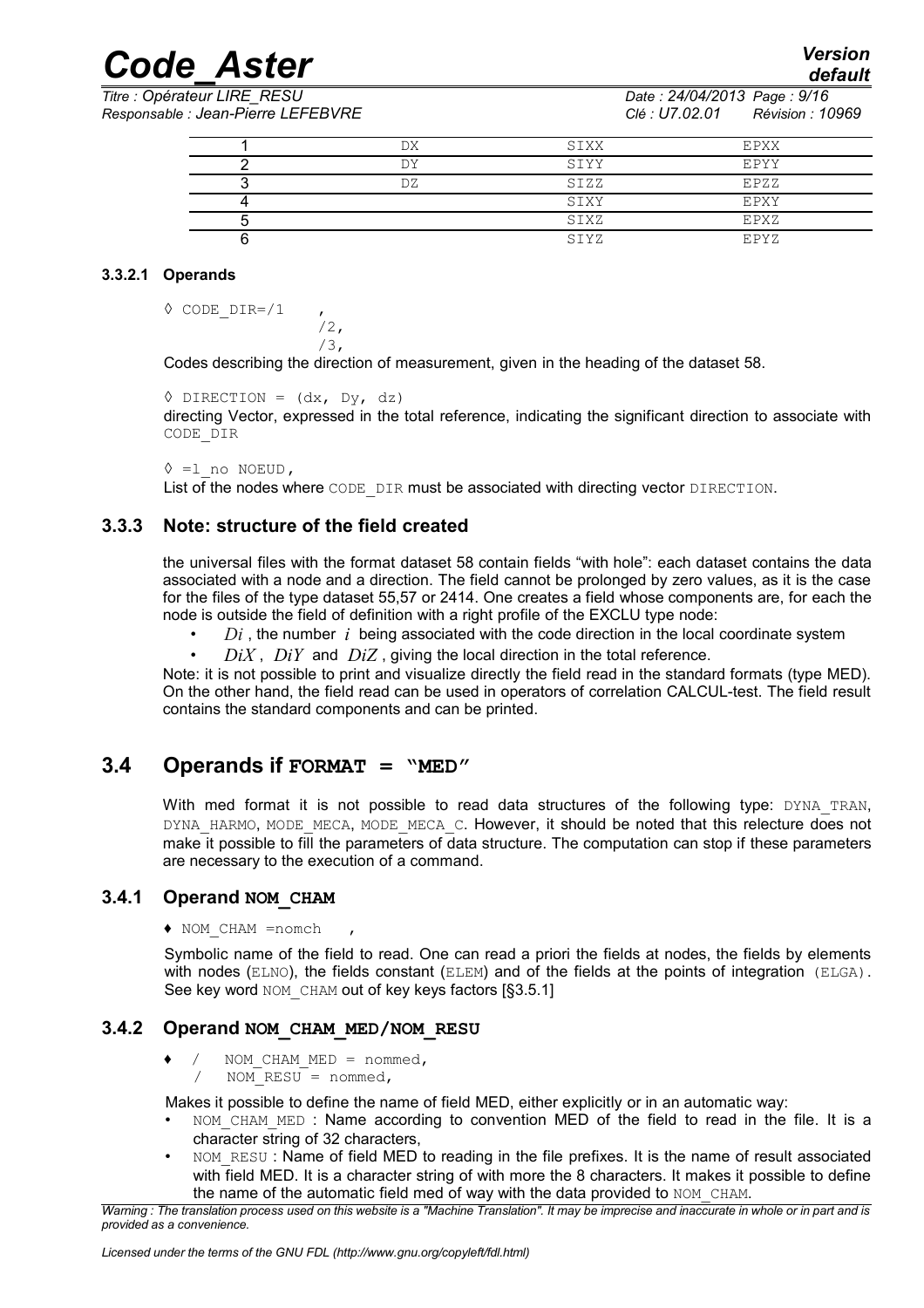*Titre : Opérateur LIRE\_RESU Date : 24/04/2013 Page : 10/16 Responsable : Jean-Pierre LEFEBVRE Clé : U7.02.01 Révision : 10969*

### **3.4.3 Operands NOM\_CMP/NOM\_CMP\_MED**

◊ NOM\_CMP=lcmp ,

◊ NOM\_CMP\_MED=lcmpmed ,

These two lists must be of the same length. One reads in med file the components listed in  $l$  cmpmed, then one affects them in the components within the meaning of *Code\_Aster*, of the same row in the list lcmp.

Names of the components MED are restricted with 16 characters.

If these 2 lists are absent, it is supposed that the names of the components are the same ones for MED and Aster.

### **3.4.4 Operand PROL\_ZERO**

During the reading of a field to Gauss points to med format, one checks coherence between Gauss points such as they are defined in med file and Aster.

If number of Gauss points "MED" is different from the number of Gauss points "Aster" one emits simply an alarm and one does not fill the field on the elements in question. One will thus have nondefinite values ( $Not$ ) where the field is not defined. The key word  $PROL$   $ZERO = "OUI"$  makes it possible to the user to put zero values if it wishes it.

### **3.5 Other operands**

### **3.5.1 Standard Operands**

```
TYPE_RESU/NOM_CHAM
```
♦TYPE\_RESU of data structure result created. For type EVOL VARC and med format, if the name of the field east "IRRA" then NOMGD=' IRRA\_R'.

```
♦ NOM_CHAM = l_nomch
```
Symbolic name of fields to read. It is under this (or these names) that the fields will be stored in data structure result.

A priori, for the format "IDEAS", one can read the fields at nodes (NOEU) or constant by element (ELEM) or nodes with elements (ELNO).

For format "ENSIGHT", one can read only the fields of pressure ("NEAR") of the SD of the evol char type.

For format "IDEAS DS58", one does not treat for time the following fields at nodes: displacement, velocity, acceleration, stress and strain.

For format "MED", the choice of the family of Gauss points is done starting from the name provided by

the user, for example: U3 =LIRE\_RESU (TYPE\_RESU=' EVOL\_NOLI', FORMAT=' MED', MODELE=MOMECA, FORMAT\_MED= (<br>\_F ( NOM NOM CHAM MED=' U WARI ELGA NOM CMP MED=  $\overline{(\text{``V1''}, \text{``V2''})},$ NOM CHAM=' VARI ELGA"), ) )

### **3.5.2 Operand NB\_VARI**

```
\Diamond NB VARI = nbvar,
```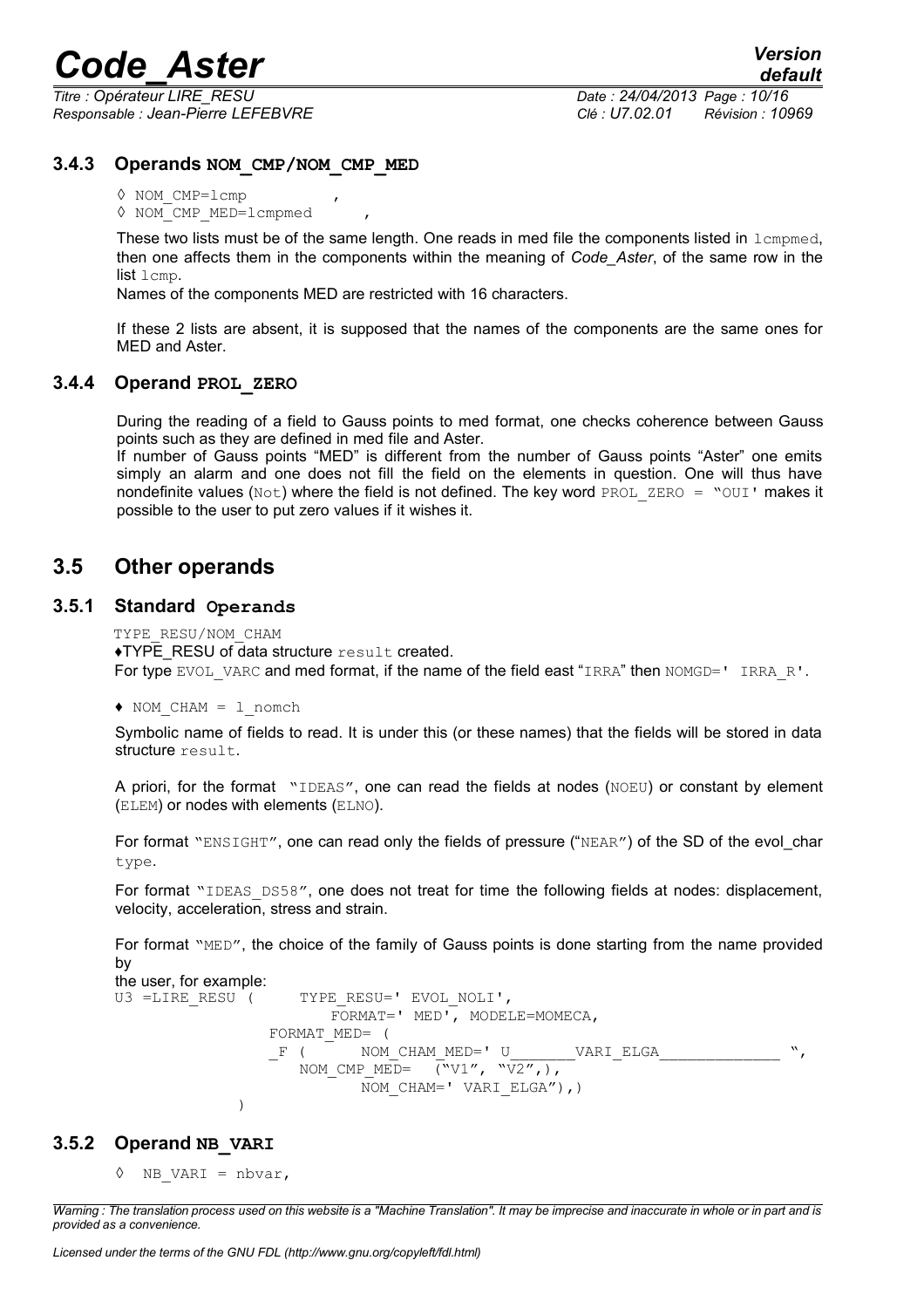*Responsable : Jean-Pierre LEFEBVRE Clé : U7.02.01 Révision : 10969*

*default Titre : Opérateur LIRE\_RESU Date : 24/04/2013 Page : 11/16*

Many local variables to reading for the fields of local variables (VARI  $R$ ).

### **3.5.3 Operands MATR\_RIGI/MATR\_MASS**

```
◊ MATR_RIGI=matr_rigi ,
```
◊ MATR\_MASS=matr\_mass ,

When one reads again a concept of the mode meca  $type$  and that one wants to make use of this mode meca in certain operators (for example PROJ\_MATR\_BASE), it is necessary that:

- 1) the mode meca produces reference the 2 matr asse (stiffness and mass) which was used to calculate it,
- 2) fields of the mode meca are numbered same way that the unknowns from these 2 matr\_asse.

So that this coherent classification is established in LIRE RESU, it is necessary to use these 2 optional key words MATR\_RIGI and MATR\_MASS (see for example the test sdnv102a).

#### **Caution:**

*This possibility is available only to the format "IDEAS" .*

### **3.5.4 Operands MAILLAGE / MODELS**

 $\bullet$ /MAILLAGE=  $mv$ .

Mesh on which one affects the fields read.

 $/MODELE = MO$ .

Name of the model where definite affected ones on the mesh the are element types finished. If one wants to read  $\alpha$  chameterm, it is necessary to give the name of the model.

### **3.5.5 Operand COMP\_INCR**

the syntax of this key word common to several commands is described in the document [U4.51.11]. This keyword must be indicated in the case of the nonlinear mechanics because it is used in recovery as computation in STAT\_NON\_LINE and DYNA\_NON\_LINE to check the compatibility of the behaviors (many local variables in particular). If it is not informed, the structure will be considered to have elastic behavior (COMP\_ELAS=' ELAS') in small strains (RELATION=' PETIT').

Concept EVOL THER is used with the thermal flax é area and the nonlinear thermal. In this last case, the thermal behavior (keyword COMP\_THER\_NL in THER\_NON\_LINE) is not available in LIRE\_RESU. What wants to say that concept EVOL THER created by LIRE\_RESU does not contain the thermal card of behavior ( COMPOR THER ) and is thus not completely in conformity. However, this problem is not awkward insofar as the card of behavior is created in THER NON LINE, including in recovery, and that the nonlinear thermal behaviors do not have local variables, it is thus not necessary to check the compatibility of the nonlinear fields in recovery, there is no risk of results false

### **3.5.6 Operands CHAM\_MATER/CARA\_ELEM/EXCIT**

So that result resulting of the command a LIRE RESU is exploitable with  $Stanley$ , it is necessary to have the relative information for the material field and the elementary characteristics. By concern for completeness, information concerning the loading can also be stored in data structure result.

### **3.5.7 Operands TOUT\_ORDRE/ NUME\_ORDRE / LIST\_ORDRE / INST / LIST\_INST / FREQ / LIST\_FREQ / accuracy / CRITERE**

Selection in a data structure result [U4.71.00].

### **3.5.8 Reading of the MODE\_MECA**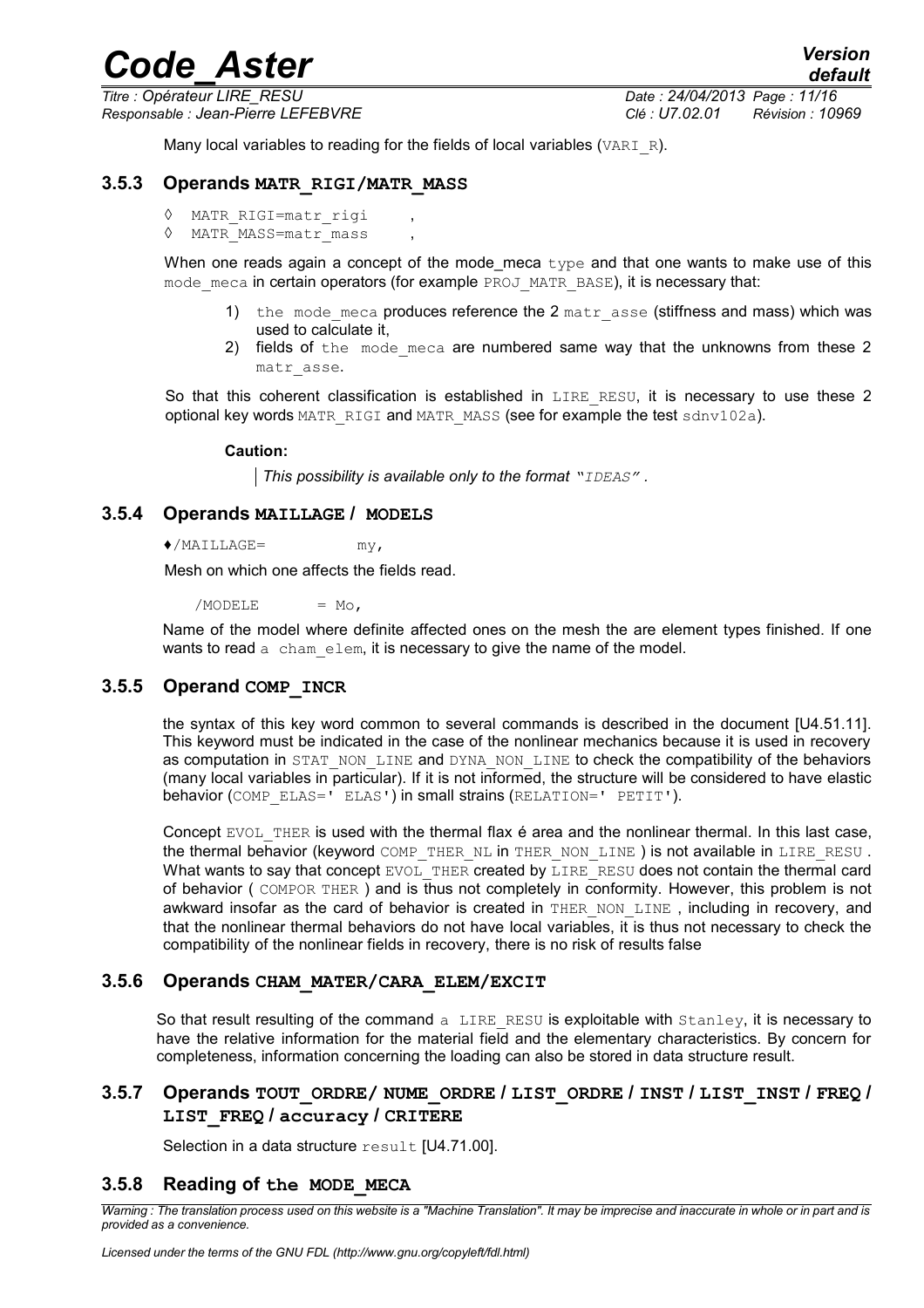*Responsable : Jean-Pierre LEFEBVRE Clé : U7.02.01 Révision : 10969*

*Titre : Opérateur LIRE\_RESU Date : 24/04/2013 Page : 12/16*

*default*

One can read eigen modes stored with the format IDEAS. But to be able to re-use them in the operators of dynamics (in particular DYNA TRAN MODAL), one needs the assembled matrixes (stiffness and mass) associated with these modes. Key words MATR\_RIGI and MATR\_MASS (pointing out those of the operators of modal computation MODE\_ITER\_SIMULT and MODE\_ITER\_INV) make it possible to inform these two matrixes.

### **3.5.9 In connection with an alarm**

It can happen that the values read on the file cannot be recopied in the fields of the produced SD\_RESULTAT. For example, a field of pressure existing on the meshes surface ones, cannot be recopied on a model containing only elements 3D. In this case, the code transmits an alarm message resembling:

```
 <A> <LIRE_RESU> <LRCEME>
    VALUES NON AFFECTED IN LE FIELD: 3699
   VALUES READ IN LE FICHIER : 3699
```
### **3.5.10 Operand TITER**

◊ TITER

Titrates that one wants to give to result [U4.03.01].

### **3.5.11 Operand INFO**

◊ INFO = inf

Makes it possible to print in the message file of information related to the unfolding of the operator.

### **4 Examples**

### **4.1 Example 1: reading of result of type "dyna\_trans"**

One reads on the universal file IDEAS, the fields of displacement, velocity and acceleration at times 1. , 2. , 3. , 4. and 5. ,

```
resu=LIRE_RESU ( FORMAT=' IDEAS', 
                  MODELE=mo , 
                       TYPE RESU=' DYNA TRANS',
                  NOM CHAM= ("DEPL", "QUICKLY", "ACCE",),
                  INST= (1, 2, 3, 4, 5, 5))
```
### **4.2 Example 2: reading of result of type "evol\_noli" by defining the search criteria**

One reads on the universal file IDEAS, the fields of local variables and strains at time 15. by taking account of search criteria user.

```
INIT =LIRE_RESU ( MODELE=mo , 
               FORMAT = 'IDEAS',
                        TYPE_RESU=' EVOL NOLI',
               NOM CHAM= ("VARI ELNO", "EPSA ELNO"),
               NB \overline{V}ARI=2INST=15<br>FORMAT IDEAS= ( F ( NOM CHAM
               FORMAT IDEAS= ( F ( NOMCHAM = "VARI ELNO",
                                  NUME DATASET = 57,
                                  RECORD 6= (1,4,3,9999,2,6),
```
*Warning : The translation process used on this website is a "Machine Translation". It may be imprecise and inaccurate in whole or in part and is provided as a convenience.*

*Licensed under the terms of the GNU FDL (http://www.gnu.org/copyleft/fdl.html)*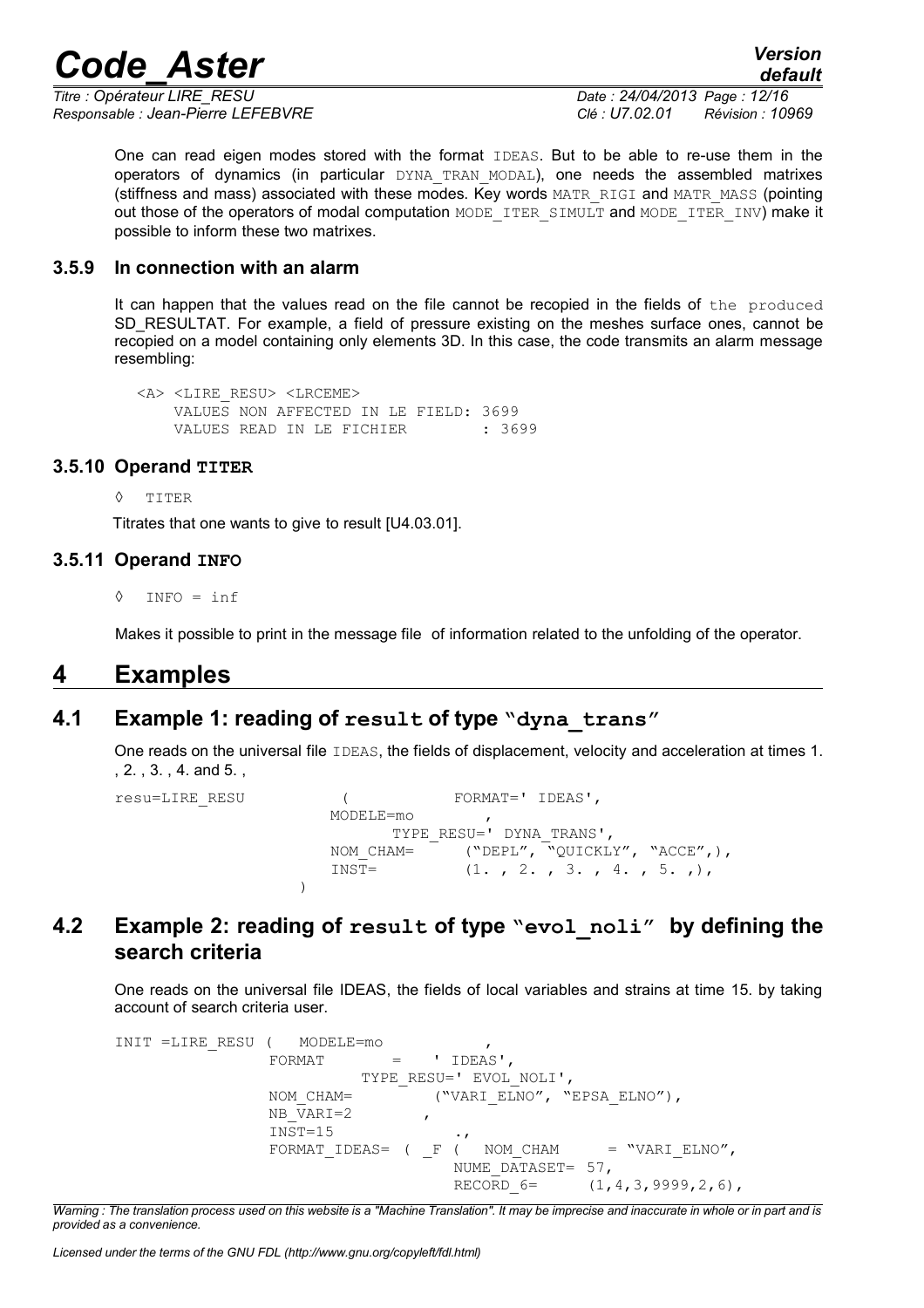*Responsable : Jean-Pierre LEFEBVRE Clé : U7.02.01 Révision : 10969*

*Titre : Opérateur LIRE\_RESU Date : 24/04/2013 Page : 13/16*

POSI ORDRE=  $(7,4,),$ POSI $\overline{\_}$ INST= (8 1)<br>NOM CMP= ("V1", "

 $($ "V1", "V2", "V3",

 $F$  ( NOM\_CHAM = "EPSA\_ELNO",<br>RECORD 6= (1,4,4,3,2,6), RECORD  $6=$  (1,4,4,3,2,6),<br>NOM CMP= ("EPXX", "XXX" NOM\_CMP= ("EPXX", "XXX", "EPZZ", "EPXY", "EPXZ",

 $"EPYZ'')$ )),

 $"V4",$ )),

#### **Files IDEAS with reading**

 $\lambda$ 

 $-1$ 57 %VALEURS AUX NOEUDS DES ELEMENTS ASTER 3.05.30 CONCEPT U CALCULE LE - CHAMP PAR ELEMENT AUX NOEUDS DE NOM CHAMP PAR ELEMENT AUX NOEUDS DE NOM SYMBOLIQUE VARI ELNO ELGA - VARI 1 (ELNO) ASTER 3.05.30 CONCEPT U CALCULE LE 29/12/95 A 09:56:55 DE TYPE EVOL NOLI CHAMP PAR ELEMENT AUX NOEUDS DE NOM SYMBOLIQUE VARI ELNO ELGA

| Record $6 \rightarrow$<br>Record $7 \rightarrow$ |                                                 | 4                                | 3                 |                | 2<br>$\leftarrow$ POSI ORDRE (7,4) | 6                 |                 |
|--------------------------------------------------|-------------------------------------------------|----------------------------------|-------------------|----------------|------------------------------------|-------------------|-----------------|
|                                                  | Record $8 \rightarrow \overline{0}$ . 15000E+02 | $\leftarrow$ POSI INST (8.1)     |                   |                |                                    |                   |                 |
|                                                  |                                                 |                                  |                   |                | MAILLE MA2<br>°≈                   |                   |                 |
|                                                  | 2.07919E-05                                     | $0.00000E + 00$                  | $0.00000E + 00$   |                | $0.00000E + 00$                    | $0.00000E + 00$   | $0.00000E + 00$ |
|                                                  | 2.07919E-05                                     | $0.00000E + 00$                  | $0.00000E + 00$   |                | $0.00000E + 00$                    | $0.00000E + 00$   | $0.00000E + 00$ |
|                                                  | 2.07919E-05                                     | $0.00000E + 00$                  | $0.00000E + 00$   |                | $0.00000E + 00$                    | $0.00000E + 00$   | $0.00000E + 00$ |
|                                                  | 2.07919E-05                                     | $0.00000E + 00$                  | $0.00000E + 00$   |                | $0.00000E + 00$                    | $0.00000E + 00$   | $0.00000E + 00$ |
|                                                  | 2.07919E-05                                     | $0.00000E + 00$                  | $0.00000E + 00$   |                | $0.00000E + 00$                    | $0.00000E + 00$   | $0.00000E + 00$ |
|                                                  | 2.07919E-05                                     | $0.00000E + 00$                  | $0.00000E + 00$   |                | $0.00000E + 00$                    | $0.00000E + 00$   | $0.00000E + 00$ |
|                                                  | 2.07919E-05                                     | $0.00000E + 00$                  | $0.00000E + 00$   |                | $0.00000E + 00$                    | $0.00000E + 00$   | $0.00000E + 00$ |
|                                                  | 2.07919E-05                                     | $0.00000E + 00$                  | $0.00000E + 00$   |                | $0.00000E + 00$                    | $0.00000E + 00$   | $0.00000E + 00$ |
|                                                  | $-1$                                            |                                  |                   |                |                                    |                   |                 |
|                                                  | $-1$                                            |                                  |                   |                |                                    |                   |                 |
|                                                  | 57                                              | %VALEURS AUX NOEUDS DES ELEMENTS |                   |                |                                    |                   |                 |
|                                                  | <b>ASTER</b><br>3.05.30                         | CONCEPT<br>п                     | CALCULE<br>T.E.   | $\equiv$       | CHAMP<br>PAR ELEMENT               | AUX NOEUDS        | DE NOM          |
|                                                  | <b>CHAMP</b><br>PAR ELEMENT                     | AUX<br>NOEUDS                    | DE.<br><b>NOM</b> | SYMB -         | EPXX<br>EPXY EPYY                  | EPYZ<br>EPXZ      | (ELNO)<br>EPZZ  |
|                                                  | ASTER<br>3.05.30                                | <b>CONCEPT</b><br>U              | CALCULE.<br>T.E.  |                | 29/12/95 A 09:56:55                | DE TYPE EVOL NOLI |                 |
|                                                  | <b>CHAMP</b>                                    | PAR ELEMENT AUX NOEUDS           | DE                | NOM SYMBOLIOUE | <b>EPSA ELNO</b>                   |                   |                 |
|                                                  |                                                 | 4                                | 4                 | 3              | 2                                  | 6                 |                 |
|                                                  |                                                 |                                  |                   |                |                                    |                   |                 |

| 0.15000E+02     |                 |                                           |   |                 |                 |                 |
|-----------------|-----------------|-------------------------------------------|---|-----------------|-----------------|-----------------|
|                 | $\mathbf{1}$    | $\sim$ $\sim$ $\sim$ $\sim$ $\sim$ $\sim$ | 6 | % MATLLE MA2    |                 |                 |
| $0.00000E + 00$ | $0.00000E + 00$ | $0.00000E + 00$                           |   | $0.00000E + 00$ | $0.00000E + 00$ | $0.00000E + 00$ |
| $0.00000E + 00$ | $0.00000E + 00$ | $0.00000E + 00$                           |   | $0.00000E + 00$ | $0.00000E + 00$ | $0.00000E + 00$ |
| $0.00000E + 00$ | $0.00000E + 00$ | $0.00000E + 00$                           |   | $0.00000E + 00$ | $0.00000E + 00$ | $0.00000E + 00$ |
| $0.00000E + 00$ | $0.00000E + 00$ | $0.00000E + 00$                           |   | $0.00000E + 00$ | $0.00000E + 00$ | $0.00000E + 00$ |
| $0.00000E + 00$ | $0.00000E + 00$ | $0.00000E + 00$                           |   | $0.00000E + 00$ | $0.00000E + 00$ | $0.00000E + 00$ |
| $0.00000E + 00$ | $0.00000E + 00$ | $0.00000E + 00$                           |   | $0.00000E + 00$ | $0.00000E + 00$ | $0.00000E + 00$ |
| $0.00000E + 00$ | $0.00000E + 00$ | $0.00000E + 00$                           |   | $0.00000E + 00$ | $0.00000E + 00$ | $0.00000E + 00$ |
| $0.00000E + 00$ | $0.00000E + 00$ | $0.00000E + 00$                           |   | $0.00000E + 00$ | $0.00000E + 00$ | $0.00000E + 00$ |
| $-1$            |                 |                                           |   |                 |                 |                 |

### **4.3 Example 3: reading of result of type "evol\_ther" by defining the search criteria**

One reads on the universal file IDEAS, the field of temperature for time 0.8 by taking account of search criteria user.

TEMP =LIRE RESU ( MAILLAGE=mail  $UNTTR=19$ FORMAT  $=$  'IDEAS', TYPE\_RESU=' EVOL\_THER', NOM  $CHAM=$ ' TEMP',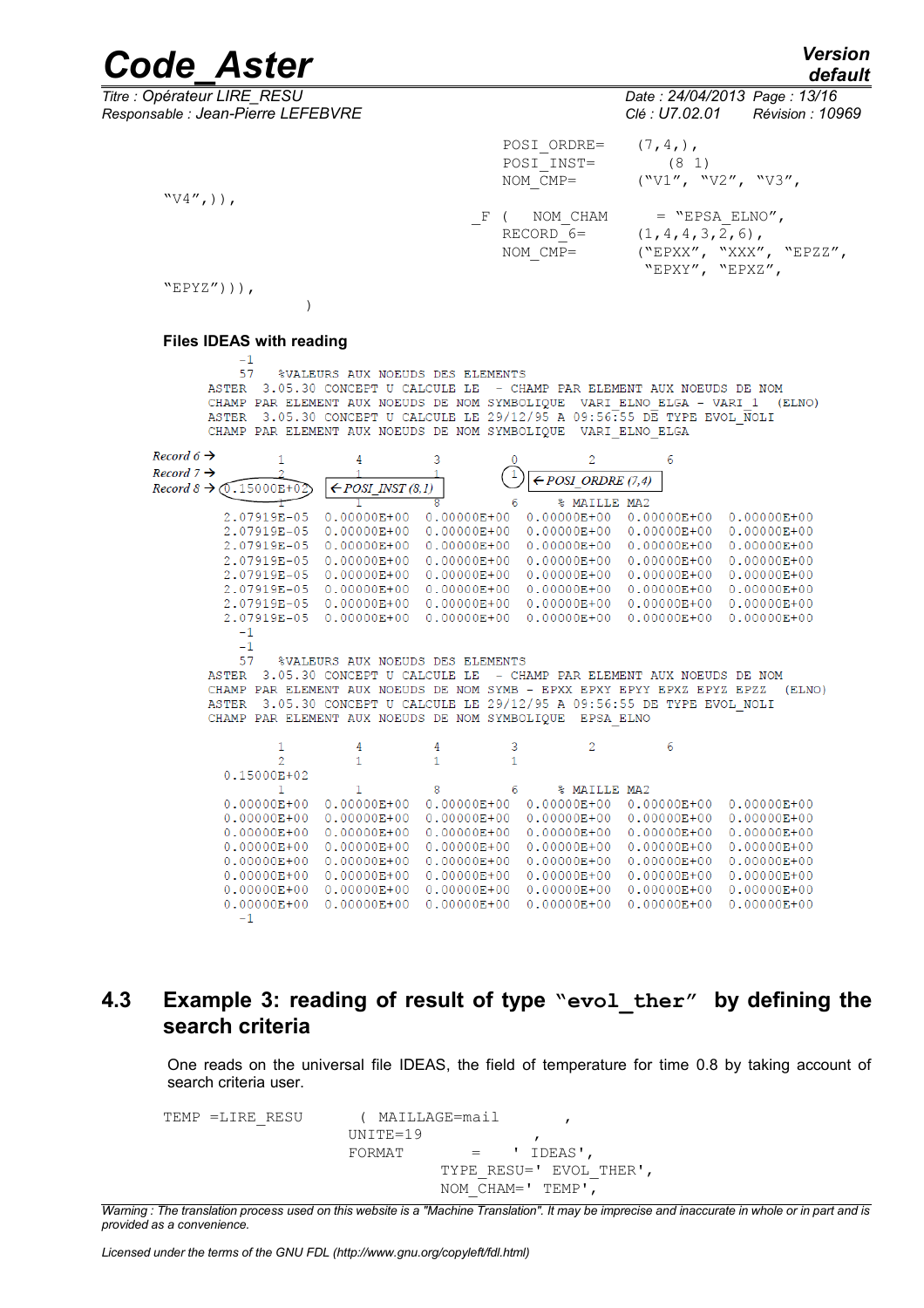*default*

*Titre : Opérateur LIRE\_RESU Date : 24/04/2013 Page : 14/16 Responsable : Jean-Pierre LEFEBVRE Clé : U7.02.01 Révision : 10969*  $INST=0.8$ FORMAT\_IDEAS=\_F ( NOM\_CHAM=' TEMP', NUME DATASET= $\overline{2}414$ RECORD  $3=$  (1,),<br>RECORD  $9=$  (2,4,  $(2,4,1,5,2,1)$ , POSI ORDRE=  $(10,7)$ ,  $\overline{POSI}$  INST= (12,1), ), )

### **4.4 Example 4: reading of result of type "evol\_char" to format "ENSIGHT"**

One reads on file ENSIGHT all the fields of pressure

pres=LIRE\_RESU ( FORMAT=' ENSIGHT', NOM FICHIER=' face6.result', MODELE=mo , TYPE\_RESU=' EVOL\_CHAR', NOM  $CHAM=$ ' PRES', TOUT\_ORDRE=' OUI',

)

### **Files ENSIGHT with reading**

```
FICHIER face6.result
*******************************
          1 0 1
          3
     .50000E-03 .10000E-02.15000E-02
 1 1
face6.geom
presface6. *** pressure
FICHIER face6.geom
****************************
File Ensight measured geometry files
particles coordinates
          10
          131.48000e+03-7.77010e+027.42010e+02
          141.48000e+03-7.77010e+027.42010e+02
          151.48000e+03-7.77010e+027.42010e+02
          161.48000e+03-7.77010e+027.42010e+02
          171.48000e+03-7.77010e+027.42010e+02
          181.48000e+03-7.77010e+027.42010e+02
          191.48000e+03-7.77010e+027.42010e+02
          201.48000e+03-7.77010e+027.42010e+02
          211.48000e+03-7.77010e+027.42010e+02
          221.48000e+03-7.77010e+027.42010e+02
FICHIER presface6. ***
*********************
presface6.001
```
.10000E+00.10000E+00.10000E+00.10000E+00.10000E+00.10000E+00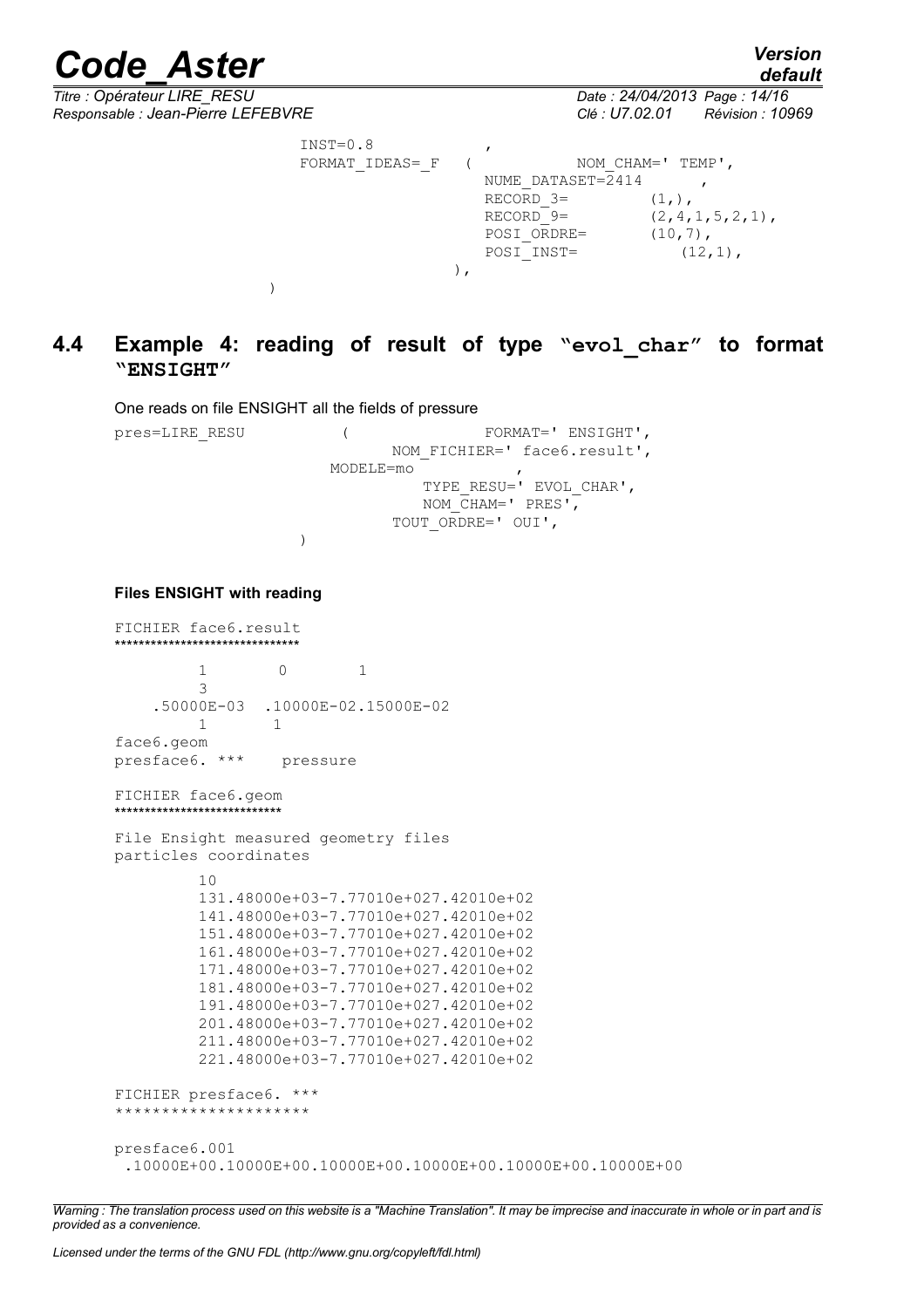$\overline{T}$ itre : Opérateur LIRE\_RESU *Responsable : Jean-Pierre LEFEBVRE Clé : U7.02.01 Révision : 10969*

*default*

.10000E+00.10000E+00.10000E+00

- presface6.002
	- .10000E+01.10000E+01.10000E+01.10000E+01.10000E+01.10000E+01
	- .10000E+01.10000E+01.10000E+01
- presface6.003
	- .10000E+02.10000E+02.10000E+02.10000E+02.10000E+02.10000E+02
	- .10000E+02.10000E+02.10000E+02

*Warning : The translation process used on this website is a "Machine Translation". It may be imprecise and inaccurate in whole or in part and is provided as a convenience.*